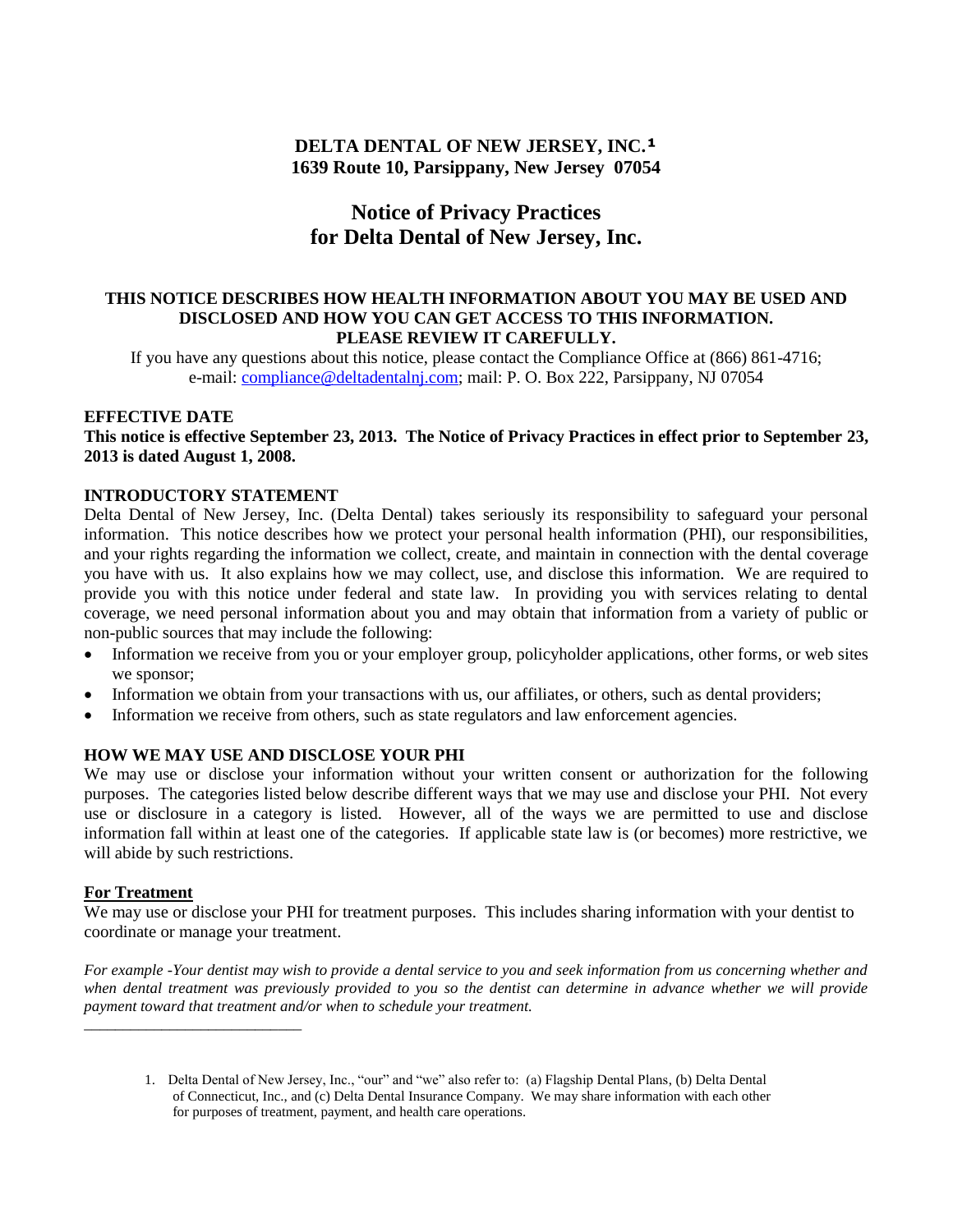## **For Payment**

We may use or disclose your information in order to make payment on claims submitted to us by your dental provider. This includes making determinations regarding your eligibility, coverage, benefits, activities such as billing, claims management, coordinating benefits with other coverage, subrogation, reviews for medical necessity and appropriateness of care, utilization review, and treatment estimates.

*For example - We may need to provide information about you to a dental service provider or to another insurance company or payor to determine if other insurance or other coverage exists in order to coordinate benefits or to determine whether there exists another responsible third party payor.*

# **For Health Care Operations**

We may use and share your information for health care operations. This includes use of information to run our organization and to contact you when necessary. Health care operations may include, but are not limited to performing quality assessment and improvement, licensing, reviewing competence, performance, or qualifications of health care professionals, underwriting, premium rating, health services research, and other insurance activities relating to creating or renewing insurance contracts. They also include disease management, case management, conducting or arranging for medical review, legal services and auditing functions, including fraud and abuse compliance programs, business planning and development, business management and general administrative activities, including data and information systems management, and customer service.

*For example – We may use your PHI (and others' PHI) for the following health care operations:*

- *a) We may use your PHI to assess whether to enroll or retain a dentist in our network.*
- *b) We may use your PHI to determine the premium to be charged and/or to obtain reinsurance.*
- *c) We may use your PHI in connection with our fraud and abuse detection, and compliance programs.*
- *d) We may use your PHI to evaluate or improve our dental plan and/or how we pay for dental services.*

*e) We may disclose your PHI to other entities covered by the HIPAA privacy regulations to the extent permitted by law if they have or have had a relationship with you, provided that the PHI relates to that relationship and the disclosure is for their quality assessment and improvement activities, their review of the competence or qualifications of health care professionals, or for the purpose of fraud and abuse compliance, and detection.*

*f) We may use or disclose your PHI in order to provide you with information regarding your coverage or replacement of your dental coverage.*

# **OTHER PURPOSES FOR WHICH WE ARE PERMITTED OR REQUIRED TO USE OR DISCLOSE YOUR PHI WITHOUT YOUR WRITTEN CONSENT OR AUTHORIZATION**

In addition to the above-mentioned uses of your PHI related to treatment, payment, and health care operations, we may also use or disclose your PHI for other purposes permitted or required by law, as listed below:

**As Required By Law** - We will use or disclose your PHI when required by federal or state law.

**Law Enforcement, Regulatory, or Legal Proceedings** – We may use or disclose your PHI when asked to do so by a law enforcement official. This may include reporting information to government agencies to report a crime, where there is suspected fraud, to health oversight agencies, for civil, administrative, or criminal investigations, for licensure or disciplinary proceedings, in response to judicial and administrative subpoenas, to a law enforcement officer in response to a grand jury subpoena, an administrative subpoena, or a civil or criminal investigative demand, or when required by a court order. We may also disclose your PHI to any government agency or regulatory body with whom you have filed a complaint or as part of a regulatory agency examination. We may disclose PHI in response to a subpoena, discovery request, or other lawful process of a third party, as long as efforts have been made to notify you of the request or to obtain an order protecting the PHI provided.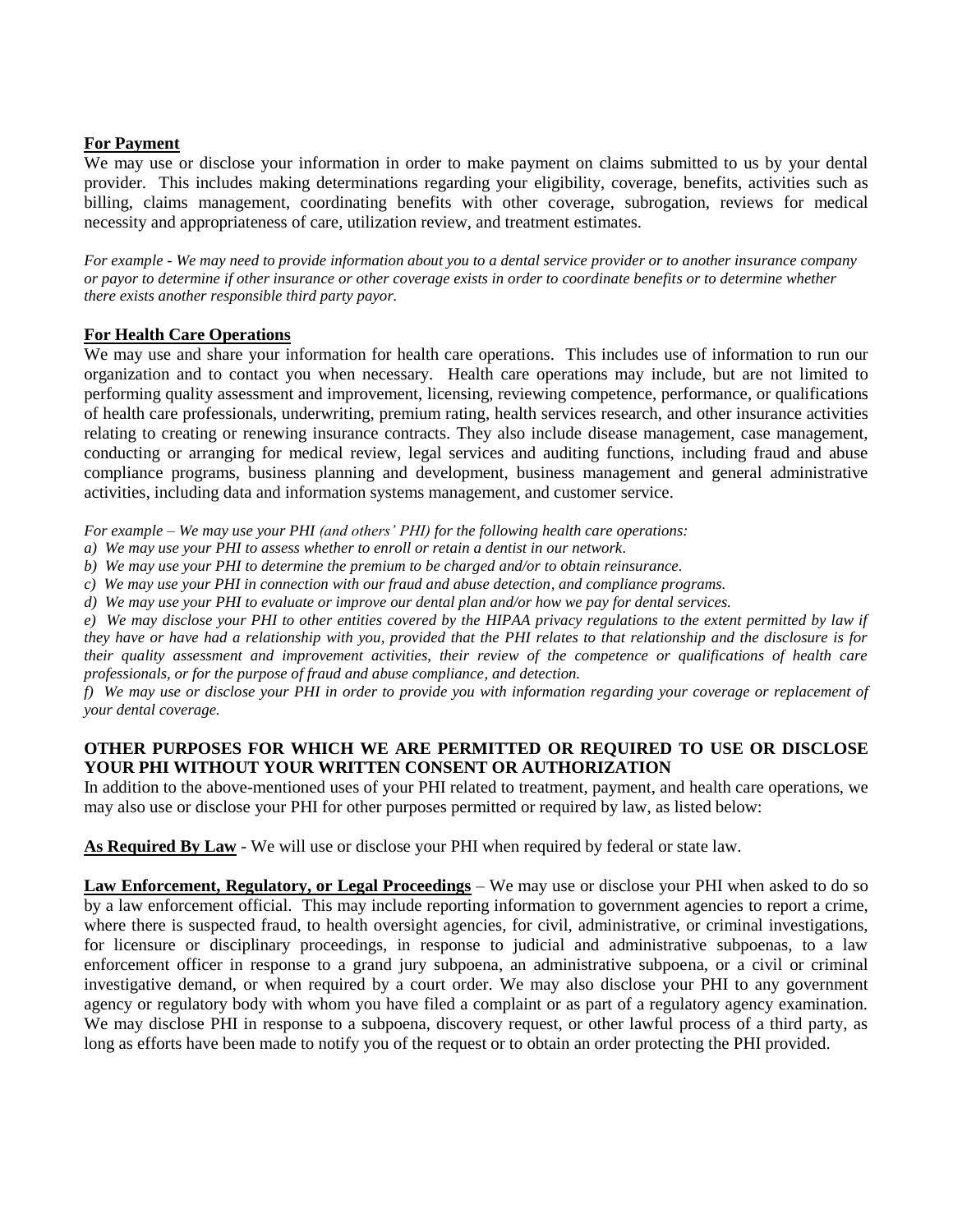**For Specialized Government Functions** - We may use or disclose your PHI in connection with authorized federal officials' demands in the course of intelligence and national security activities.

**To Avert a Serious Threat to Health or Safety** - We may use or disclose your PHI where we believe it is necessary to prevent or lessen a serious and imminent threat to the health or safety of a person or the public, or where necessary for law enforcement authorities to identify or apprehend an individual.

**For Public Health and Safety Activities** - We may use or disclose PHI to a public health agency for public health activities where, for example, it is necessary to provide information to prevent or control disease or injury, to report potential exposure to communicable diseases, to report child abuse, domestic violence or neglect, or to report problems with or reactions to medications or products.

**Coroners, Medical Examiners, and Funeral Directors** – We may use or disclose PHI to identify a deceased person or to determine the cause of death.

**Workers' Compensation -** We may disclose your PHI for workers' compensation or other similar programs established by law that provide benefits for injuries or illness without regard to fault.

**Military and Veterans** – We may disclose your PHI if you are a member of or a veteran of the armed forces or a foreign military authority, as required by law.

**Inmates** – We may, under certain circumstances, disclose your PHI to correctional institutions or law enforcement if you are an inmate or under lawful custody.

**Research** - We may use or disclose your PHI, subject to conditions, for research. For example, we may use or disclose your PHI to an entity for use in analyzing the dental effectiveness of alternate dental treatments for a particular condition, as long as the entity receiving the PHI fully complies with all applicable legal requirements.

**Business Associates** - We may disclose your PHI to other individuals or entities, known as "business associates," that provide services related to payment, treatment, or health care operations for us or our affiliates. Our business associates agree in writing to protect the privacy of your information.

**Communications with Persons Involved in Your Care and/or Payment For Your Care** - We may, in the exercise of professional judgment, disclose your PHI to a member of your family, other relatives, a close personal friend, or any other person involved in your care and/or payment for your care where it is directly relevant to their involvement and we believe the disclosure is in your best interest. This may involve disclosing your PHI to a family member with prior knowledge of a claim, to confirm whether or not a claim has been received or paid, or to the parent or guardian of a minor or other dependent.

## **LIMITED DATA SETS AND DE-IDENTIFIED INFORMATION**

We do not need your consent or authorization to use or disclose your PHI to create a limited data set in accordance with all conditions imposed by law. A "limited data set" is PHI which has been stripped of all direct identifiers, such as name, address and telephone number. We also do not need your consent or authorization to de-identify your PHI and to use or disclose it once it has been de-identified. This notice does not apply to information that has been de-identified. "De-identified information" is information that does not identify an individual and where there is no reasonable basis to believe that the information can be used to identify an individual.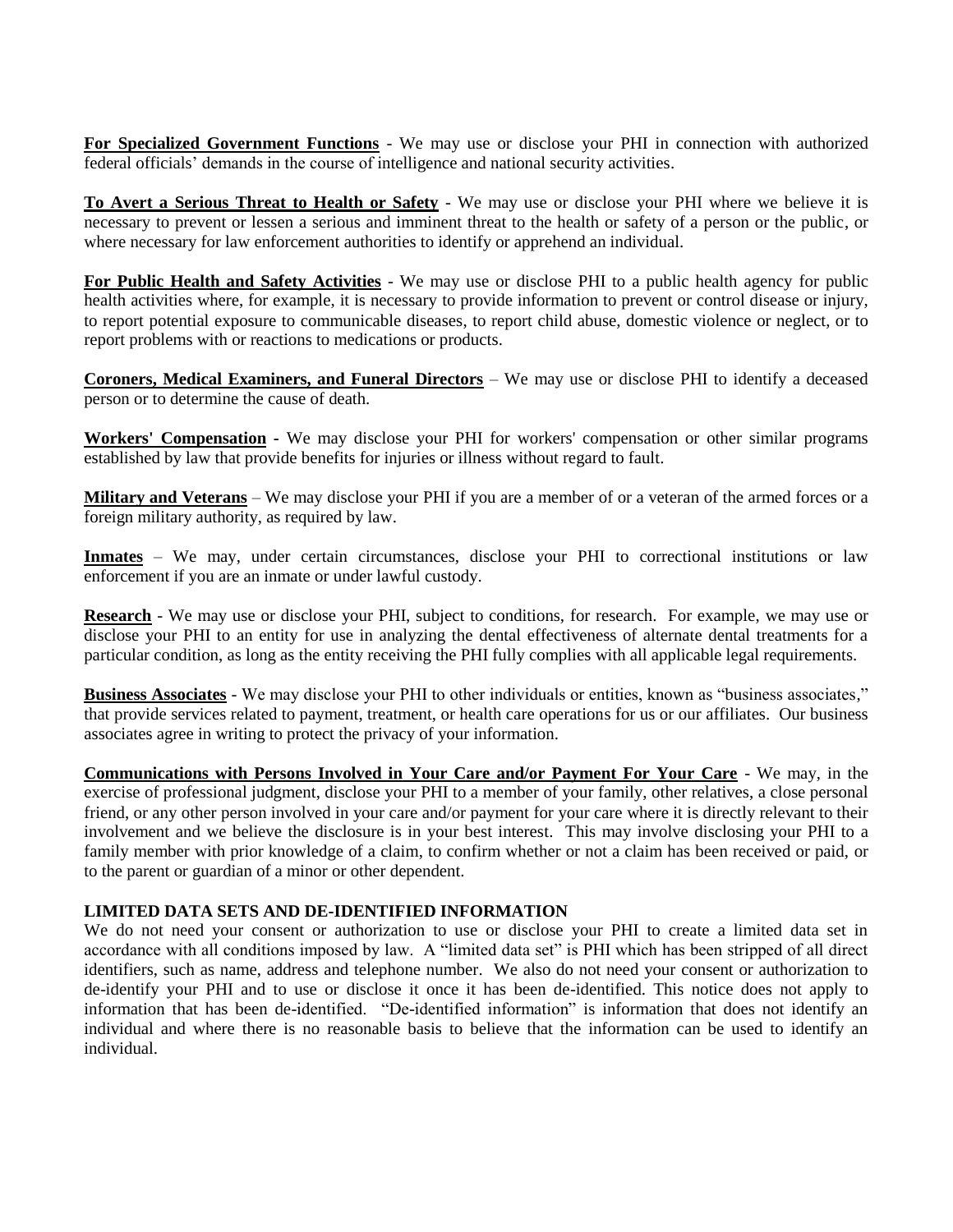#### **SUMMARY HEALTH INFORMATION AND INFORMATION TO YOUR PLAN SPONSOR**

We may use or disclose your health information to your health or dental plan sponsor for plan administration. We may provide your plan sponsor with "summary health information" for obtaining premium bids or modifying, amending, or terminating the Group Health or Dental Plan. Summary health information includes claims history, claims expenses or the types of claims experienced by individuals for whom the Plan Sponsor has provided health benefits under the Group Health or Dental Plan from which identifying information has been deleted in accordance with HIPAA.

## **OTHER USES AND DISCLOSURES OF YOUR PHI WITH YOUR WRITTEN AUTHORIZATION**

Other uses and disclosures that are not described above will be made only with your written authorization. Your written authorization should contain certain required information. For your convenience, a written authorization form is available on our website at www.deltadentalnj.com or from our Compliance Office. You may revoke your authorization in writing at any time, although information already disclosed based on your authorization will not be subject to the revocation.

## **USE OR DISCLOSURE OF GENETIC INFORMATION**

We are not allowed to use or disclose genetic information to decide whether we will give you coverage or to determine the price of that coverage.

## **USE OR DISCLOSURE FOR FUNDRAISING**

We will not use or disclose your PHI for fundraising. If we decide to engage in any permitted fundraising activity, we will provide you with information to allow you to opt out of receiving this type of communication.

#### **USE OR DISCLOSURE FOR MARKETING**

We will not use or disclose your PHI for marketing that involves the sale of your PHI without your written permission.

## **YOUR RIGHTS REGARDING YOUR PROTECTED HEALTH INFORMATION**

You have the right to the following with respect to your PHI. You may exercise any of these rights by contacting Delta Dental's Compliance Office and sending us a written request.

#### **Right to Request Restrictions on Certain Uses and Disclosures of PHI**

You have the right to ask for restrictions of how your PHI is used or to whom your information is disclosed, even if the restriction affects your treatment, our payment, or our health care operation activities. You have the right to ask that PHI provided to family members or others involved in your care be restricted. However, we are not required to agree to your requested restriction. You or your personal representative will be required to complete a form to request restrictions on uses and disclosures.

## **Right to Receive Confidential Communications of PHI**

You have the right to ask that we communicate your PHI to you in different ways or send your PHI to an alternate address if disclosure of your PHI could endanger you. We will comply with a reasonable request. You or your personal representative will be required to complete a form to request that communications be sent to a different location.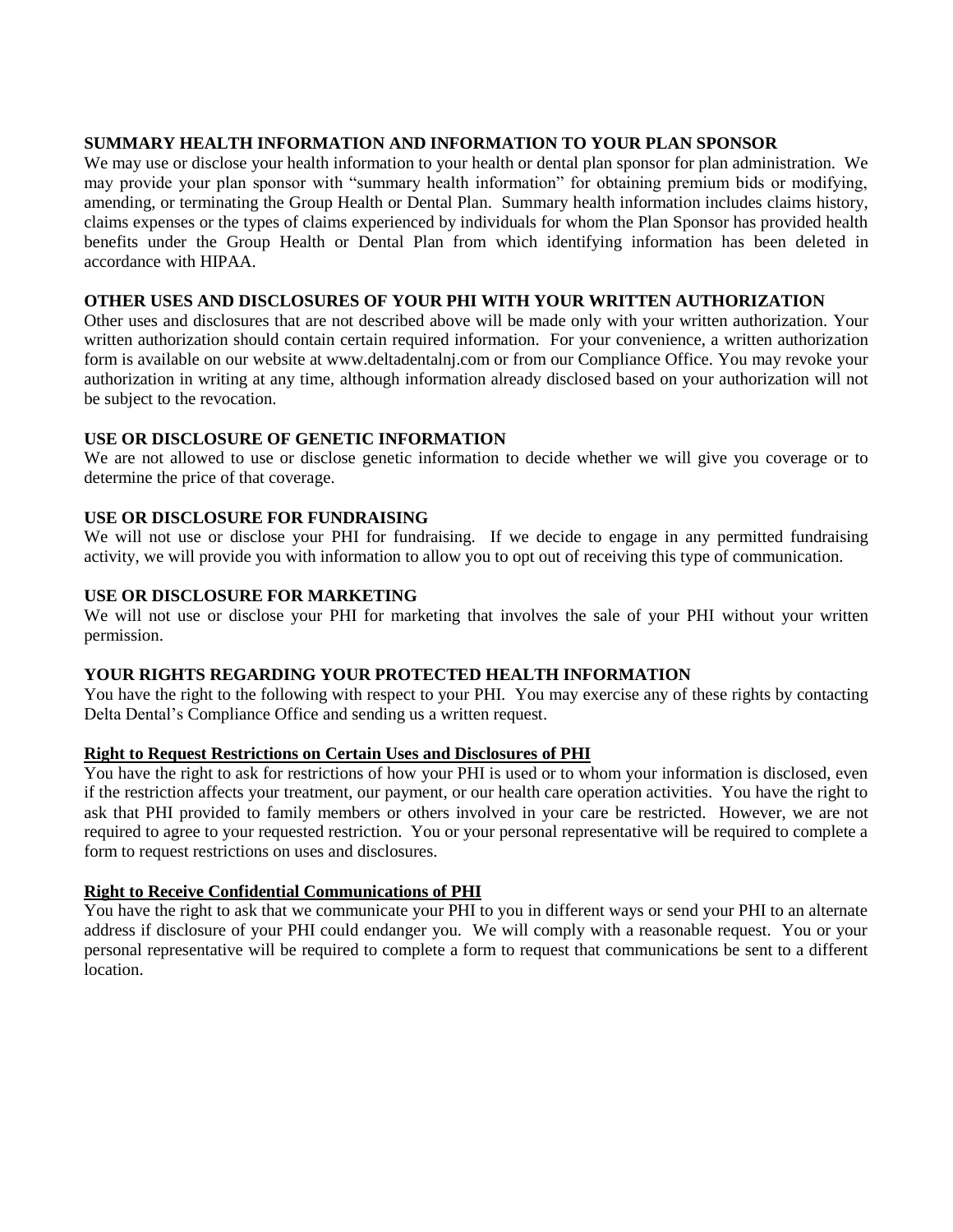#### **Right to Inspect and Copy your PHI**

With a few exceptions, you have a right to inspect and obtain a copy of your PHI contained in a "designated record set," for as long as we maintain the PHI. A *"Designated Record Set"* includes the medical records and billing records about individuals that are maintained by us, including information sent to us by a health care provider, and information regarding enrollment, payment, billing, claims adjudication and case or medical management record systems we maintain; it also includes other information used in whole or in part by us to make decisions about coverage, benefits, or claims. You or your personal representative will be required to complete a form to request access to the PHI in your designated record set. Requests for access to PHI should be made in writing to Delta Dental's Compliance Office. If you request a copy of your PHI, we may charge you a reasonable fee for the costs of copying, mailing, or other supplies associated with your request.

Information used for quality control or peer review analyses and not used to make decisions about individuals is not part of a "designated record set." The right to copy or inspect does not apply to information compiled in reasonable anticipation of, or use in, civil, criminal or administrative actions or proceedings. The right to copy or inspect may also be limited by other federal or state law that might prohibit us from releasing information.

We will provide you with access to your PHI within 30 days if the information is maintained onsite or within 60 days if the information is maintained offsite. A single 30-day extension is allowed if we are unable to comply with the deadline. If access is denied, you or your personal representative will be provided with a written denial setting forth the basis for the denial, a description of how you may exercise review rights, and a description of how you may complain to the Secretary of the U.S. Department of Health and Human Services.

#### **Right to Correct Claims and Health Records**

You have the right to ask us to correct the information we maintain about you if it is incorrect. Your request must be in writing and must give the reason as to why you believe your PHI is incorrect. However, if we did not create the PHI that you believe is incorrect, or if we disagree with you and believe either that the information we have is correct or that it is not part of the information you would be permitted to inspect and copy, we may deny your request.

# **Right to Receive an Accounting of Disclosures of Your PHI**

You have the right to request an accounting of certain disclosures of your PHI made by us within six years prior to the date of your request. Your request must be in writing and specify the time period for which you are requesting an accounting.

The accounting we will provide you, unless otherwise required by law, will not include PHI disclosed: (1) to carry out Treatment, Payment or Health Care Operations; (2) to you about your own PHI; (3) prior to the effective date of the first notice of privacy practices that allows you to receive an accounting; (4) based on your written authorization; (5) incident to a use or disclosure we make consistent with this privacy notice; (6) for duly authorized national security or intelligence purposes; (7) to certain law enforcement officials or entities, or to healthcare oversight agencies; (8) as part of a limited data set; or (9) disclosures for research for which an accounting is not required by law.

If the accounting cannot be provided within 60 days, an additional 30 days is allowed if we give you a written statement of the reasons for the delay and the date by which the accounting will be provided. If you request more than one accounting within a 12-month period, we will charge a reasonable, cost-based fee for each subsequent accounting.